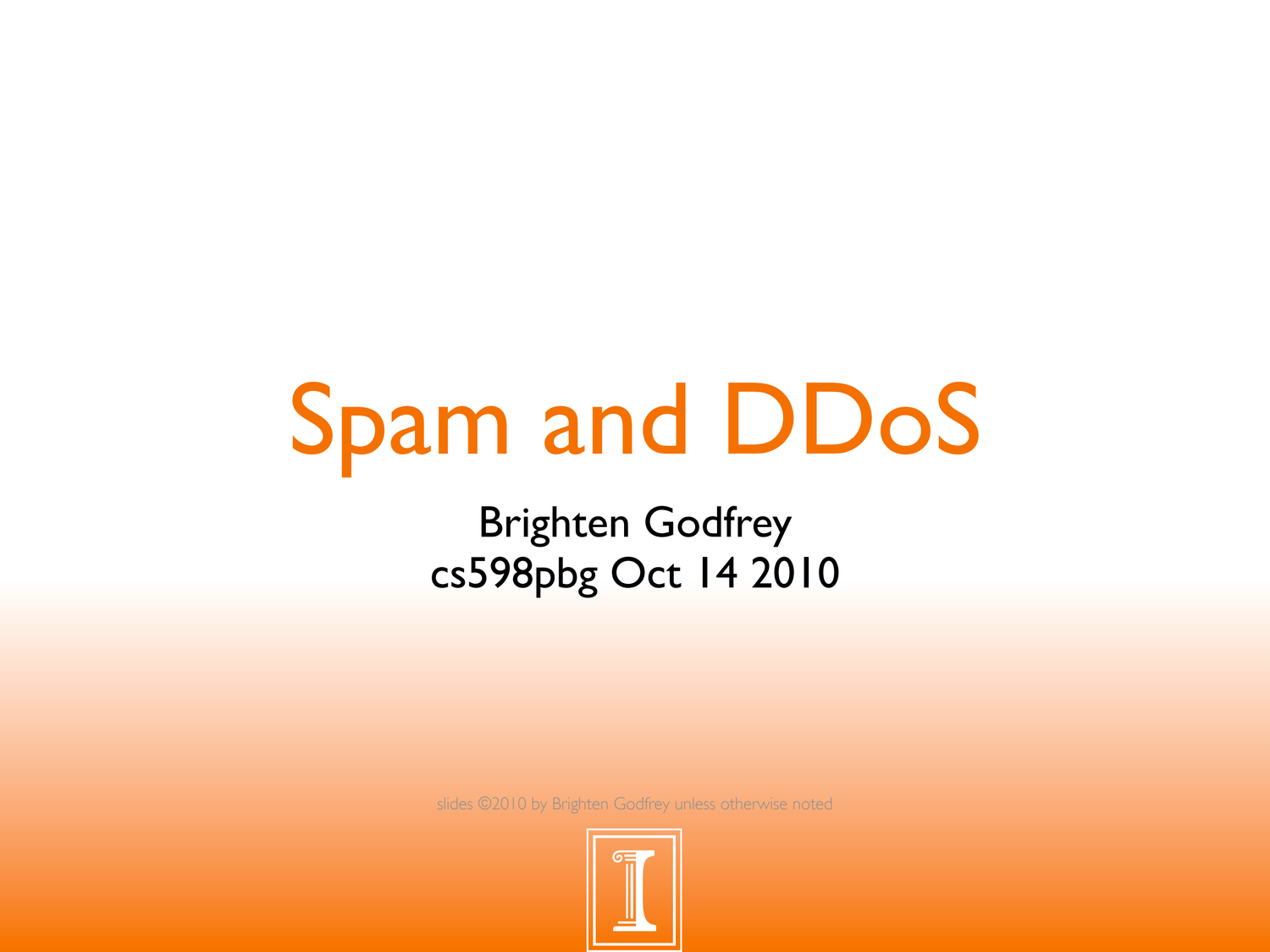#### DDoS attacks are frequent intended to serve as a general resource for the Internet operations and engineering community, recording information on trends Operational network security issues—the day-to-day aspects of security in commercial networks—are the primary focus of survey respondents. As such, the results provided in this survey more accurately represent real-world concerns than theoretical and

- Source: Arbor Networks DDoS Bandwidth Growth Slows: Over the last six years, service providers reported a near doubling in peak distributed denial of service (DDoS) attack rates year-to-year. Figure 1 illustrates that peak attack rates grew from 400 Mbps in 2002 to 40 Gbps
- Disclaimer: Arbor sells network security solutions :-) constraints and a migration to other more effective denial of service attack vectors.

emerging attack vectors addressed and speculated about elsewhere.



20,280 anomalies exceeded 1 Gbps Source: Arbor Networks, Inc. in statistics reported to Arbor: one every ~26 minutes!



*Figure 1:* Largest DDoS Attack – 49 Gigabits Per Second [Based on survey of

onc<br>and the surveyed providers reports reported providers reported at the surveyed providers reported at the service of the service-level at the survey of the survey of the service-level at the service-level at the service

#### Largest DDoS Attack – 49 Gigabits Per Second

the use of network security technology to protect mission-critical Internet and other IP-based infrastructures. The survey is also infrastructures. The survey is also infrastructures. The survey is also infrastructures. Th